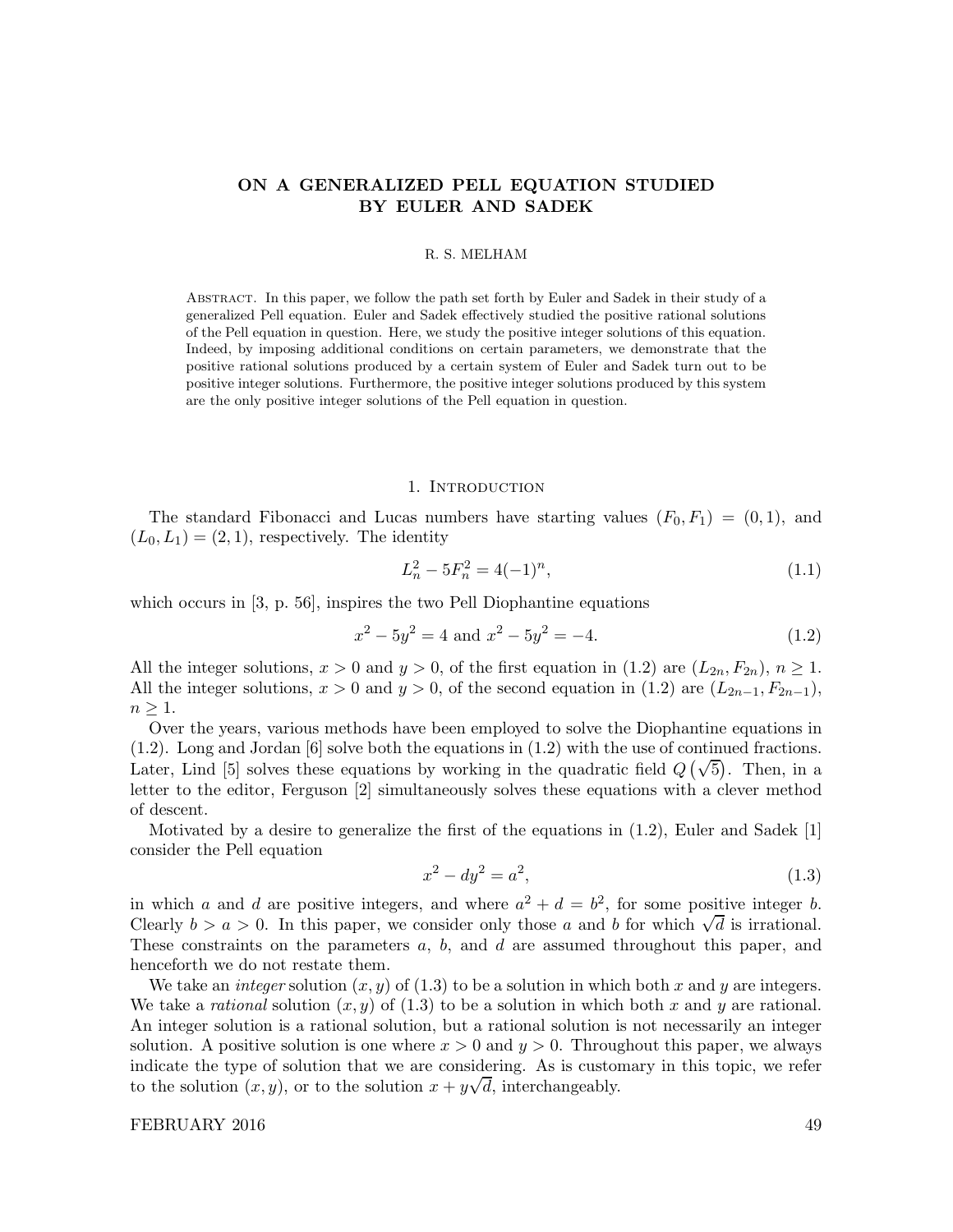## THE FIBONACCI QUARTERLY

For  $n \geq 1$ , Euler and Sadek [1] define

$$
x_{n+1} = \frac{bx_n + dy_n}{a},
$$
  
\n
$$
y_{n+1} = \frac{x_n + by_n}{a},
$$
\n(1.4)

with the smallest positive solution  $(x_1, y_1) = (b, 1)$ . Given the constraints on a, b, d, they effectively prove [1, p. 243] that all  $(x_n, y_n)$  generated by (1.4) are positive rational solutions of (1.3). For instance, with  $a = 3$  and  $b = 4$ , the first three solutions generated by (1.4) are  $(4, 1), (\frac{23}{3})$  $\frac{23}{3}, \frac{8}{3}$  $\left(\frac{8}{3}\right)$ , and  $\left(\frac{148}{9}\right)$  $\frac{48}{9}, \frac{55}{9}$  $\frac{55}{9}$ . Indeed, without further constraints on the parameters in (1.3), the paper of Euler and Sadek is effectively a study of the positive rational solutions of (1.3) that are produced by (1.4).

Our first task in this paper is to show that (1.4) produces only positive integer solutions of  $(1.3)$  when  $a|(2b)$ . We demonstrate this in Section 3, where we express these solutions in terms of two second order recurring sequences. We define these second order recurring sequences, and prove certain identities that we require, in Section 2.

Our second task is to show that, when  $a|(2b)$ , the positive integer solutions produced by  $(1.4)$  are the *only* solutions of  $(1.3)$ . We proceed by considering two cases. In Section 4 we consider  $a|(2b)$  with a even, and in Section 5 we consider  $a|(2b)$  with a odd.

# 2. Two Second Order Recurring Sequences

For an integer  $p > 2$ , we require the sequences  $U_n$  and  $V_n$  defined, for all integers n, by

$$
U_n = U_n(p) = pU_{n-1} - U_{n-2}, U_0 = 0, U_1 = 1,
$$
  
\n
$$
V_n = V_n(p) = pV_{n-1} - V_{n-2}, V_0 = 2, V_1 = p.
$$
\n(2.1)

Let  $\alpha$  and  $\beta$  denote the two distinct real roots of  $x^2 - px + 1 = 0$ . Then the closed forms (the Binet forms) for  $U_n$  and  $V_n$  are

$$
U_n = \frac{\alpha^n - \beta^n}{\alpha - \beta},
$$
  

$$
V_n = \alpha^n + \beta^n.
$$

For the remainder of this paper, we take  $p = \frac{2b}{a}$  $\frac{2b}{a}$  in (2.1), where a and b are as in the definition of (1.3). Accordingly, for this value of  $p$ , we see from the recurrence for  $U_n$ , that

$$
aU_{n+1} - bU_n = bU_n - aU_{n-1},
$$
\n(2.2)

for all  $n$ .

We now proceed by induction to prove the identity

$$
aV_n = 2(bU_n - aU_{n-1}), n \ge 1,
$$
\n(2.3)

which links the sequences  $U_n$  and  $V_n$ . By substitution, we see that (2.3) is true for  $n = 1$  and  $n = 2$ . Now assume that, for some positive integer  $k \ge 2$ , (2.3) is true for all  $1 \le n \le k$ . From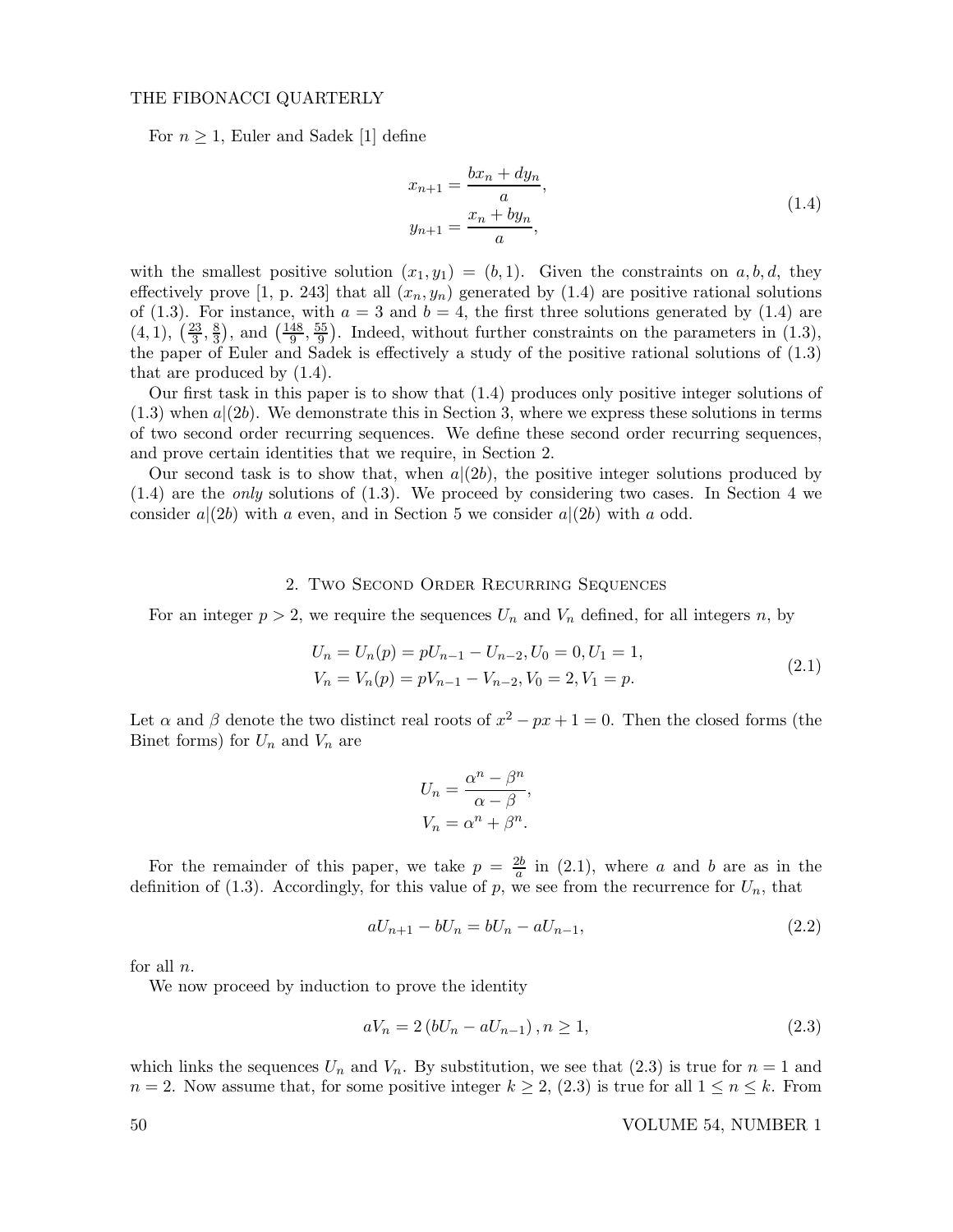the recurrence for  $V_n$ , we have

$$
aV_{k+1} = 2bV_k - aV_{k-1}
$$
  
=  $\frac{2b}{a} (aV_k) - (aV_{k-1})$   
=  $\frac{4b}{a} (bU_k - aU_{k-1}) - 2 (bU_{k-1} - aU_{k-2})$  by (2.3)  
=  $\frac{4b}{a} (aU_{k+1} - bU_k) - 2 (aU_k - bU_{k-1})$  by (2.2).

Finally, we use the recurrence for  $U_n$  to replace  $U_{k-1}$  in the line above by  $\frac{2b}{a}U_k - U_{k+1}$ , then expand the entire line to obtain  $2 (bU_{k+1} - aU_k)$ . This proves (2.3).

Notice that since  $b > a$ ,  $p = \frac{2b}{a} > 2$ , so that the terms in both the sequences (2.1) are positive for  $n \geq 1$ .

# 3. THE CONDITION  $a|(2b)$  and POSITIVE INTEGER SOLUTIONS

Our first lemma states that the condition  $a|(2b)$  guarantees that  $(1.4)$  generates only positive integer solutions of (1.3). Furthermore, this lemma expresses these solutions in terms of the integer sequences  $U_n$  and  $V_n$ .

**Lemma 3.1.** The system  $(1.4)$  generates only positive integer solutions of  $(1.3)$  when  $a|(2b)$ . With  $p = \frac{2b}{a}$  $\frac{2b}{a}$  in (2.1), these solutions are given by

$$
(x_n, y_n) = (bU_n - aU_{n-1}, U_n) = \left(\frac{aV_n}{2}, U_n\right), n \ge 1.
$$
 (3.1)

*Proof.* Suppose  $a|(2b)$ . Then, with  $p = \frac{2b}{a}$  $\frac{2b}{a}$ , both the sequences in (2.1) are integer sequences. Furthermore, it is easily verified that

$$
(x_1, y_1) = (bU_1 - aU_0, U_1) = (b, 1),
$$
  
\n
$$
(x_2, y_2) = (bU_2 - aU_1, U_2) = \left(\frac{2b^2}{a} - a, \frac{2b}{a}\right),
$$
  
\n
$$
(x_3, y_3) = (bU_3 - aU_2, U_3) = \left(\frac{4b^3}{a^2} - 3b, \frac{4b^2}{a^2} - 1\right).
$$

We now proceed by induction. Suppose that, for some integer  $k \geq 1$ ,

$$
(x_k, y_k) = (bU_k - aU_{k-1}, U_k).
$$

Then, with the use of (1.4), we have

$$
x_{k+1} = \frac{bx_k + dy_k}{a}
$$
  
=  $\frac{b (bU_k - aU_{k-1}) + (b^2 - a^2) U_k}{a}$   
=  $\frac{b (aU_{k+1} - bU_k) + (b^2 - a^2) U_k}{a}$  by (2.2)  
=  $bU_{k+1} - aU_k$ .

Similarly,  $y_{k+1} = U_{k+1}$ . Finally, we complete the proof of Lemma 3.1 with the use of (2.3).  $\Box$ 

It remains for us to show that *all* the positive integer solutions of  $(1.3)$  are generated by the system  $(1.4)$ . We achieve this by considering separately the cases a even, and a odd.

## FEBRUARY 2016 51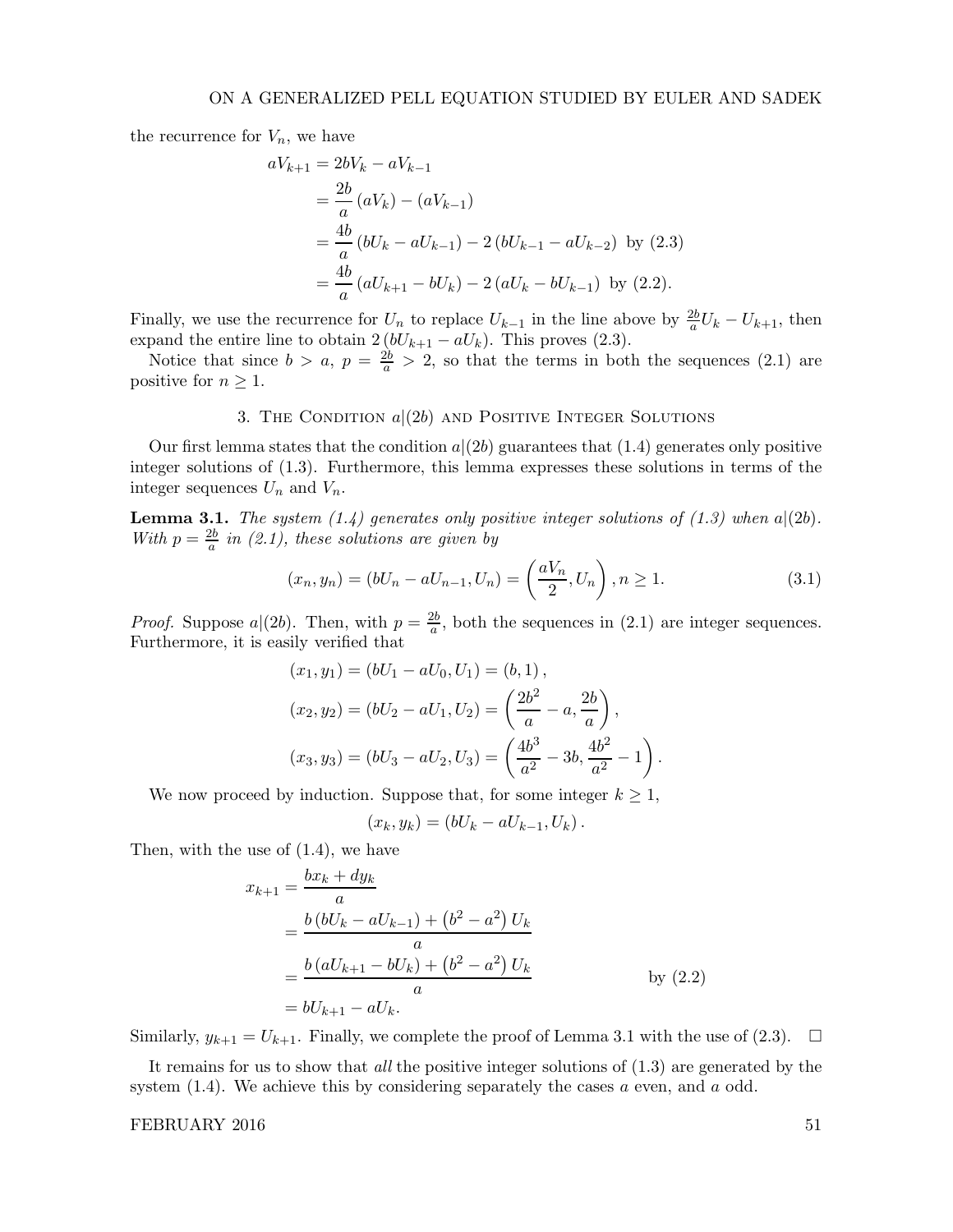#### THE FIBONACCI QUARTERLY

## 4. THE CASE WHERE  $a|(2b)$  with a Even

Let  $c > 2$  be an integer, and consider the Diophantine equation

$$
x^2 - (c^2 - 4) y^2 = 4.
$$
\n(4.1)

We begin with a known result that occurs as Theorem 8 in [4]. We point out that, in [4, p. 134, there is an error in the definition of the sequence  $g_n$ , which is our sequence  $V_n$ . In the notation of the present paper, Theorem 8 in [4] is the following theorem.

**Theorem 4.1.** The only positive integer solutions of (4.1) are  $(V_n(c), U_n(c))$ ,  $n \geq 1$ .

We now consider the case where  $a|(2b)$  with a even. Accordingly, set  $a = 2m$  for m a positive integer. Then  $a|(2b) \Rightarrow m|b \Rightarrow b = mc$ , for c a positive integer. Notice that  $b > a \Rightarrow c > 2$ . Then the Diophantine equation (1.3) becomes

$$
x^{2} - m^{2} (c^{2} - 4) y^{2} = 4m^{2}.
$$
 (4.2)

Our next lemma gives a connection between the solutions of (4.1) and the solutions of (4.2).

**Lemma 4.2.** There is a one-to-one correspondence between the positive integer solutions of  $(4.1)$ , and the positive integer solutions of  $(4.2)$ .

*Proof.* Suppose  $(x_0, y_0)$  is a positive integer solution of (4.1). Then  $x_0^2 - (c^2 - 4) y_0^2 = 4$ , so that  $m^2x_0^2 - m^2(c^2 - 4) y_0^2 = 4m^2$ . That is,  $(mx_0, y_0)$  is a positive integer solution of (4.2).

Now suppose  $(x_0, y_0)$  is a positive integer solution of (4.2). Substitution gives  $x_0^2$  –  $m^2(c^2-4)y_0^2 = 4m^2$ , in which  $m^2|(x_0^2) \Rightarrow m|x_0$ . But then  $(\frac{x_0}{m})^2 - (c^2-4)y_0^2 = 4$ , which implies that  $(\frac{x_0}{m}, y_0)$  is a positive integer solution of (4.1). This completes the proof of Lemma  $4.2.$ 

Based on Theorem 4.1 and Lemma 4.2, all the positive integer solutions of (4.2) are  $(mV_n(c), U_n(c)), n \geq 1$ . Expressed in terms of a and b, these solutions are  $\left(\frac{a}{2}V_n\right)\left(\frac{2b}{a}\right)$  $\left(\frac{2b}{a}\right), U_n\left(\frac{2b}{a}\right)$  $\frac{2b}{a}$ )),  $n \geq 1$ . These solutions are of the same form as those presented in Lemma 3.1. This settles the case where  $a|(2b)$  with a even.

## 5. THE CASE WHERE  $a|(2b)$  with a ODD

Following Euler and Sadek, assume that there exists a positive integer solution  $(u, v)$  of  $(1.4)$ that lies between two successive positive integer solutions,  $(x_n, y_n)$  and  $(x_{n+1}, y_{n+1})$ , generated by (1.4). That is, assume

$$
x_n + y_n \sqrt{d} < u + v \sqrt{d} < x_{n+1} + y_{n+1} \sqrt{d}.\tag{5.1}
$$

Then, following the algebraic path set forth by Euler and Sadek, we arrive at

$$
a < \frac{(ux_n - dvy_n)}{a} + \frac{(vx_n - uy_n)\sqrt{d}}{a} < b + \sqrt{d},\tag{5.2}
$$

which is Euler and Sadek's equation (2.5).

Euler and Sadek effectively demonstrate that

$$
\frac{(ux_n - dvy_n)}{a} + \frac{(vx_n - uy_n)\sqrt{d}}{a} \tag{5.3}
$$

is a positive rational solution of (1.3) that is less than the smallest positive integer solution  $b + \sqrt{d}$ . Under the assumption that  $a|(2b)$  with a odd, we now proceed to demonstrate that (5.3) is actually a positive integer solution.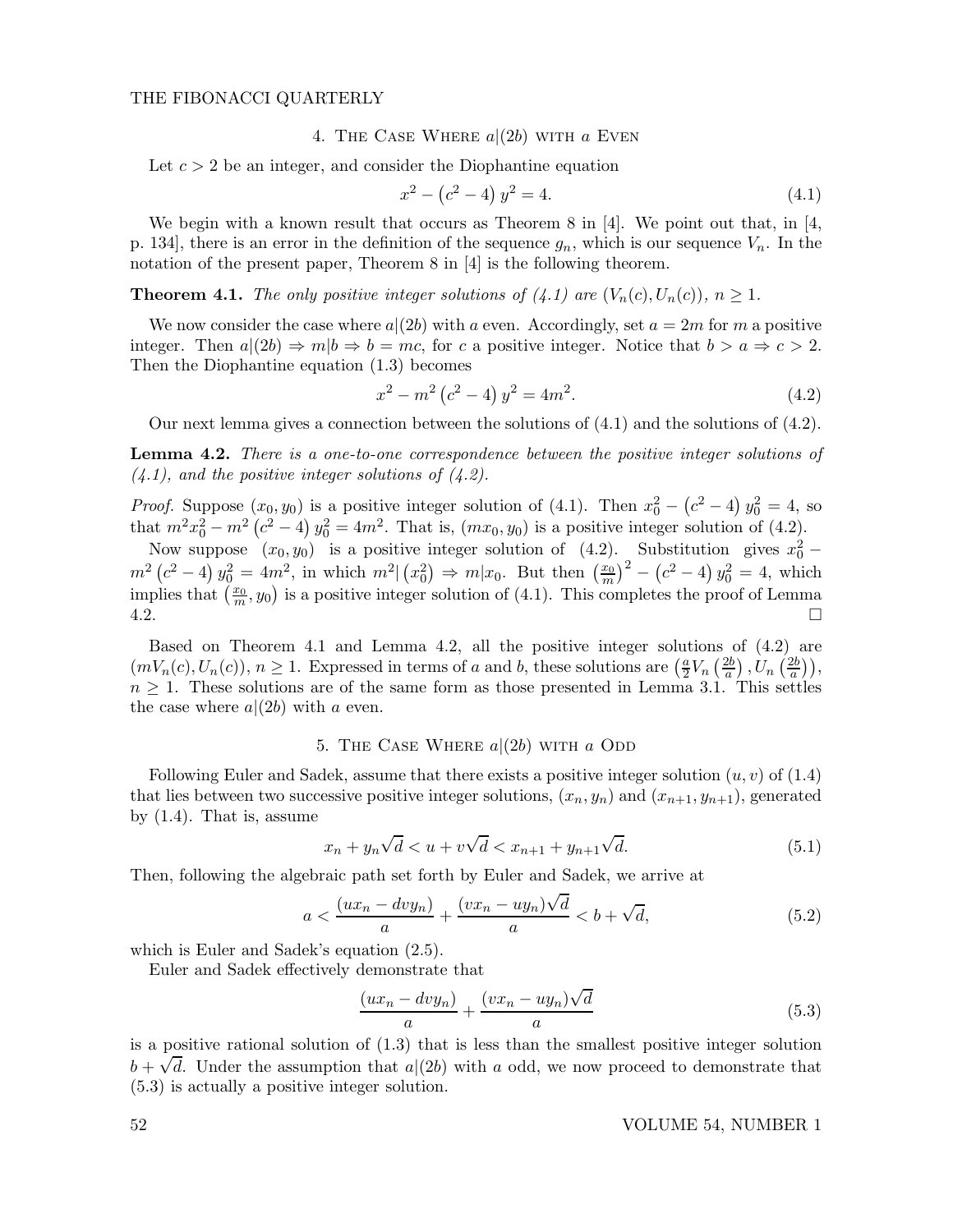Because  $(u, v)$  and  $(x_n, y_n)$  are positive integer solutions of  $(1.3)$ , we have

$$
u^2 - dv^2 = a^2, \text{and} \tag{5.4}
$$

$$
x_n^2 - dy_n^2 = a^2. \tag{5.5}
$$

Since  $a|(2b)$  with a odd,  $a|b$ . Let  $b = ae$ , where e is a positive integer. Then  $d = b^2 - a^2 = a$ .  $a^2(e^2-1)$ , so that

$$
\frac{ux_n - dvy_n}{a} = \frac{ux_n - a^2 (e^2 - 1) v y_n}{a} = \frac{ux_n}{a} - a (e^2 - 1) v y_n.
$$
 (5.6)

Now, with the use of (5.4), we have

$$
\frac{u^2 x_n^2}{a^2} = \left(\frac{dv^2 + a^2}{a^2}\right) x_n^2,\tag{5.7}
$$

in which  $d = a^2 (e^2 - 1)$ . Equation (5.7) shows that  $\frac{u^2 x_n^2}{a^2}$  is an integer, and so  $\frac{ux_n}{a}$  is an integer. Then from (5.6) we see that the leftmost term in (5.3) is an integer.

Next, we square the coefficient of  $\sqrt{d}$  in (5.3). Then, keeping in mind that  $d = a^2 (e^2 - 1)$ , we use (5.4) and (5.5) to substitute for  $u^2$  and  $x_n^2$ . The fractional part in the resulting expression is  $\frac{-2uvx_n^2y_n}{a^2}$ . Again, squaring this expression, and substituting for  $u^2$  and  $x_n^2$ , we see that the resulting expression is an integer. This proves that the coefficient of  $\sqrt{d}$  in (5.3) is an integer.

Keeping in mind that  $(5.3)$  is known to be a positive rational solution of  $(1.3)$ , we have demonstrated that  $(5.3)$  is a positive integer solution of  $(1.3)$  that is less than the smallest positive integer solution  $b + \sqrt{d}$ . This contradiction shows that, under the assumption that  $a|(2b)$  with a odd, all the positive integer solutions of  $(1.3)$  are generated by  $(1.4)$ .

#### 6. A Summary and Concluding Comments

In the theorem that follows, we summarize our conclusions concerning the positive integer solutions of  $(1.3)$  that are generated by  $(1.4)$ .

**Theorem 6.1.** Suppose  $a|(2b)$ . Then the system  $(1.4)$  generates only positive integer solutions of (1.3). With  $p = \frac{2b}{a}$  $\frac{2b}{a}$  in (2.1), these solutions are given by

$$
(x_n, y_n) = (bU_n - aU_{n-1}, U_n) = \left(\frac{aV_n}{2}, U_n\right), n \ge 1.
$$
 (6.1)

Furthermore, the solutions in  $(6.1)$  are the only positive integer solutions of  $(1.3)$ .

With  $a = 2$  and  $b = 3$ , the Diophantine equation (1.3) becomes  $x^2 - 5y^2 = 4$ , and the sequences (2.1) are

$$
U_n = 3U_{n-1} - U_{n-2}, U_0 = 0, U_1 = 1,
$$
  
\n
$$
V_n = 3V_{n-1} - V_{n-2}, V_0 = 2, V_1 = 3.
$$
\n(6.2)

In (6.2),  $U_n = F_{2n}$ , and  $V_n = L_{2n}$ , so that the solutions given in (6.1) become  $(x_n, y_n)$  $(L_{2n}, F_{2n}), n \ge 1$ . This agrees with the result stated in the introduction.

In (6.1), it is easy to prove by induction that  $U_{-n} = -U_n$ , and  $V_{-n} = V_n$ , for all integers n. This means that if we allow negative integer values of  $n$ , then  $(6.1)$  produces all the integer solutions of (1.3) that lie in the first and fourth quadrants.

We owe a debt of gratitude to several people. First, we acknowledge our gratitude to Russell Euler and Jawad Sadek. It was their study of the positive rational solutions of (1.3) that provided the impetus for the present paper. Secondly, we wish to acknowledge that the

FEBRUARY 2016 53